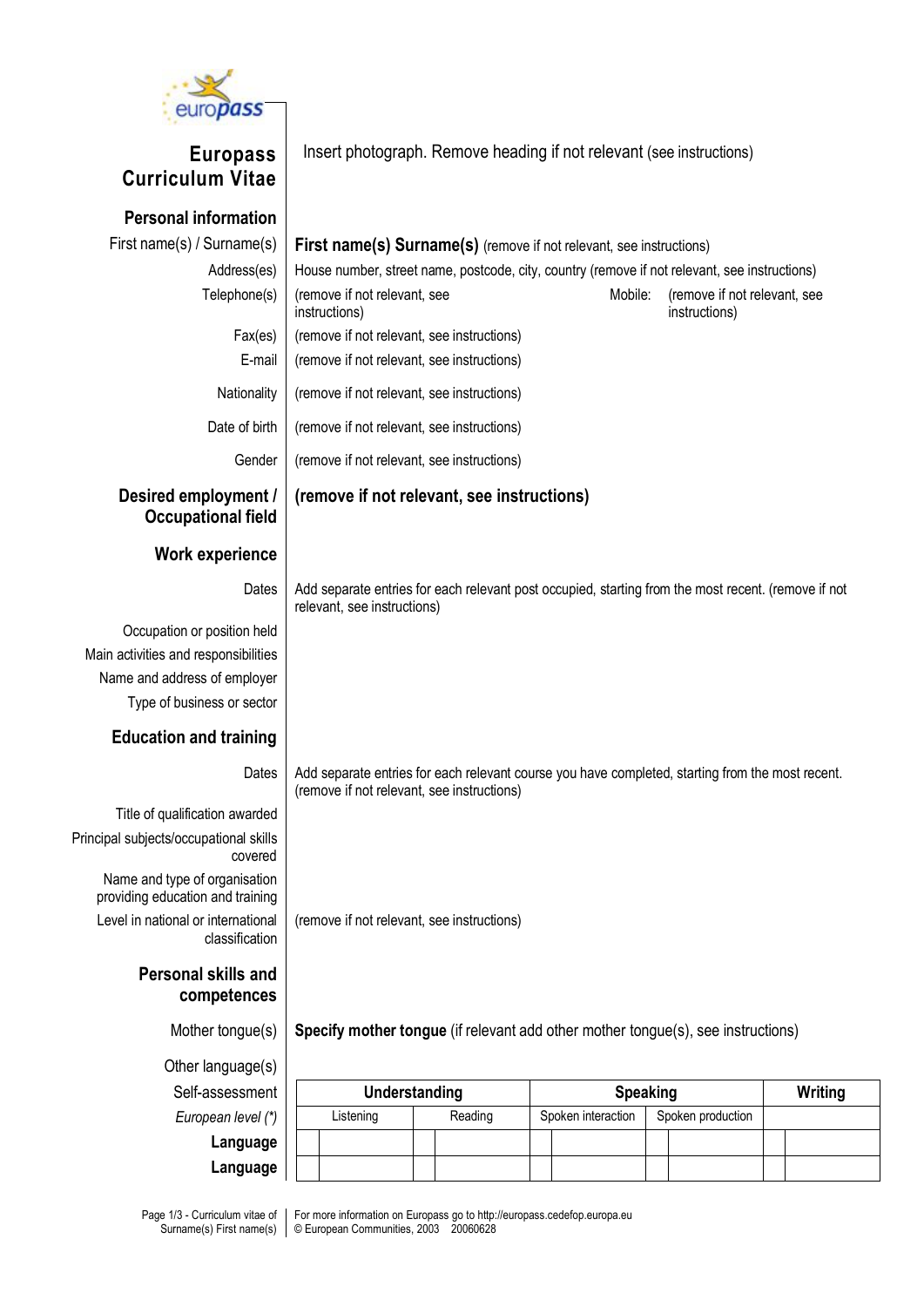|                                          | (*) Common European Framework of Reference for Languages                                                                                                     |
|------------------------------------------|--------------------------------------------------------------------------------------------------------------------------------------------------------------|
| Social skills and competences            | Replace this text by a description of these competences and indicate where they were acquired.<br>(Remove if not relevant, see instructions)                 |
| Organisational skills and<br>competences | Replace this text by a description of these competences and indicate where they were acquired.<br>(Remove if not relevant, see instructions)                 |
| Technical skills and competences         | Replace this text by a description of these competences and indicate where they were acquired.<br>(Remove if not relevant, see instructions)                 |
| Computer skills and competences          | Replace this text by a description of these competences and indicate where they were acquired.<br>(Remove if not relevant, see instructions)                 |
| Artistic skills and competences          | Replace this text by a description of these competences and indicate where they were acquired.<br>(Remove if not relevant, see instructions)                 |
| Other skills and competences             | Replace this text by a description of these competences and indicate where they were acquired.<br>(Remove if not relevant, see instructions)                 |
| Driving licence                          | State here whether you hold a driving licence and if so for which categories of vehicle. (Remove if not<br>relevant, see instructions)                       |
| <b>Additional information</b>            | Include here any other information that may be relevant, for example contact persons, references, etc.<br>(Remove heading if not relevant, see instructions) |
| <b>Annexes</b>                           | List any items attached. (Remove heading if not relevant, see instructions)                                                                                  |